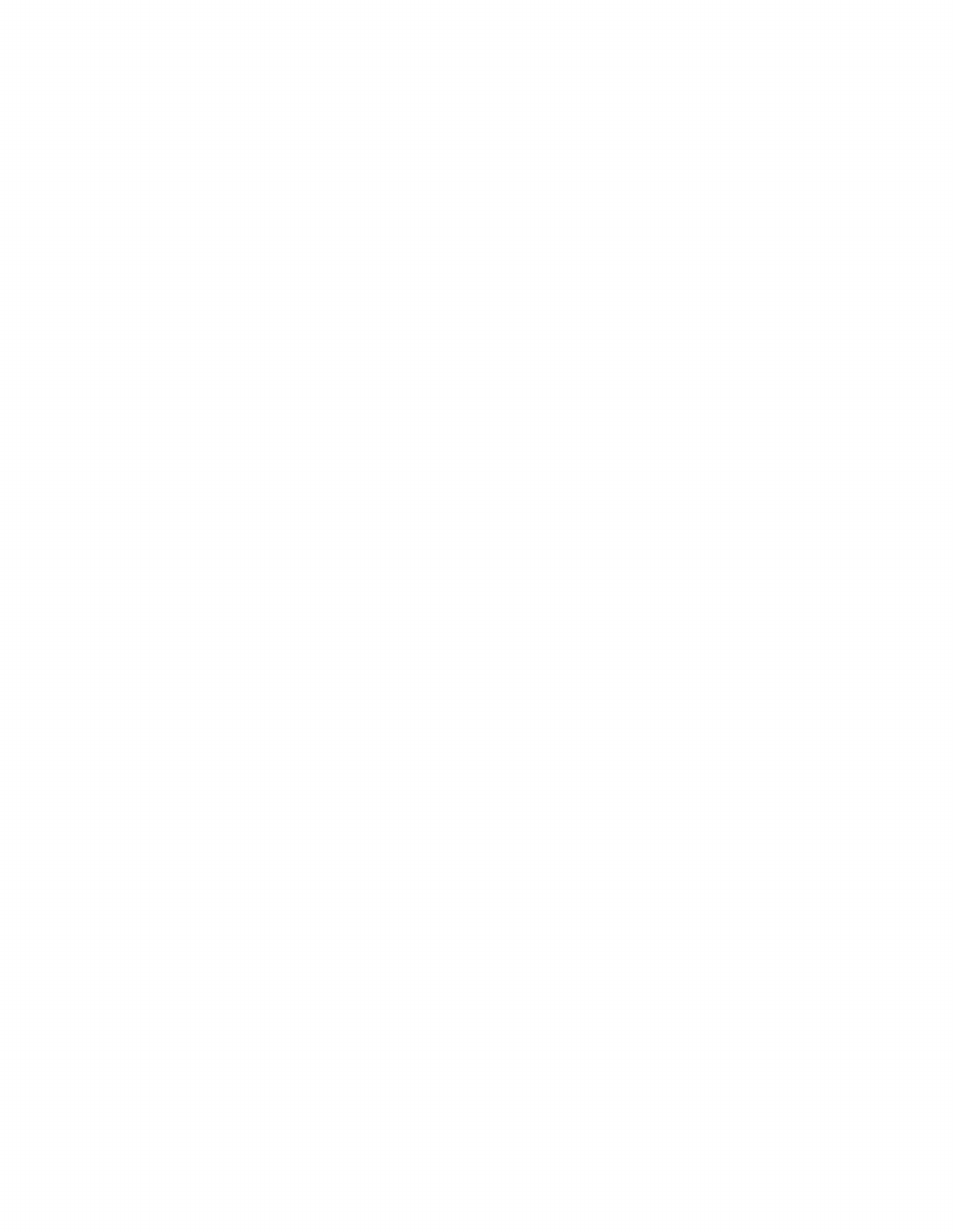## APPLICATION FOR BUILDING PERMIT / USE CERTIFICATE

Applicable Codes: 2009 IBC/IRC, 2012 IBC Chapter 11, 2009 ICC A11 7.1

Please print legibly - failure to do so may result in a denial, delay or rejection of this application.

| Permit Application Date<br>Permit Application No.                                                                                                                                                                                                                                                                                                                                                                                                                                                                                                                                                                                                                                                                                                                                                                                                      |                            |                                                                 |                                                                                                                                         |  |  |  |  |  |  |
|--------------------------------------------------------------------------------------------------------------------------------------------------------------------------------------------------------------------------------------------------------------------------------------------------------------------------------------------------------------------------------------------------------------------------------------------------------------------------------------------------------------------------------------------------------------------------------------------------------------------------------------------------------------------------------------------------------------------------------------------------------------------------------------------------------------------------------------------------------|----------------------------|-----------------------------------------------------------------|-----------------------------------------------------------------------------------------------------------------------------------------|--|--|--|--|--|--|
|                                                                                                                                                                                                                                                                                                                                                                                                                                                                                                                                                                                                                                                                                                                                                                                                                                                        | 1.                         | PROPERTY INFORMATION                                            |                                                                                                                                         |  |  |  |  |  |  |
|                                                                                                                                                                                                                                                                                                                                                                                                                                                                                                                                                                                                                                                                                                                                                                                                                                                        | Email:                     | <u> 1989 - Johann Barn, mars an t-Amerikaansk kommunister (</u> |                                                                                                                                         |  |  |  |  |  |  |
|                                                                                                                                                                                                                                                                                                                                                                                                                                                                                                                                                                                                                                                                                                                                                                                                                                                        |                            |                                                                 |                                                                                                                                         |  |  |  |  |  |  |
|                                                                                                                                                                                                                                                                                                                                                                                                                                                                                                                                                                                                                                                                                                                                                                                                                                                        |                            |                                                                 |                                                                                                                                         |  |  |  |  |  |  |
|                                                                                                                                                                                                                                                                                                                                                                                                                                                                                                                                                                                                                                                                                                                                                                                                                                                        |                            |                                                                 | Use: $\Box$ Single-Family Dwelling / Duplex $\Box$ Multi Family $\Box$ New Manufactured Home $\Box$ Relocated Manufactured Home         |  |  |  |  |  |  |
| Commercial                                                                                                                                                                                                                                                                                                                                                                                                                                                                                                                                                                                                                                                                                                                                                                                                                                             |                            | Floodplain present: $\Box$ Yes $\Box$ No                        |                                                                                                                                         |  |  |  |  |  |  |
| <b>Improvement Type:</b> $\Box$ New $\Box$ Addition $\Box$ Alteration                                                                                                                                                                                                                                                                                                                                                                                                                                                                                                                                                                                                                                                                                                                                                                                  |                            |                                                                 | Repair/Replacement Relocation Other                                                                                                     |  |  |  |  |  |  |
|                                                                                                                                                                                                                                                                                                                                                                                                                                                                                                                                                                                                                                                                                                                                                                                                                                                        | 2.                         | <b>BUILDING OWNER'S INFORMATION</b>                             |                                                                                                                                         |  |  |  |  |  |  |
|                                                                                                                                                                                                                                                                                                                                                                                                                                                                                                                                                                                                                                                                                                                                                                                                                                                        |                            |                                                                 |                                                                                                                                         |  |  |  |  |  |  |
| <b>First Name</b><br>Mi.                                                                                                                                                                                                                                                                                                                                                                                                                                                                                                                                                                                                                                                                                                                                                                                                                               |                            | Last Name                                                       | Phone No:                                                                                                                               |  |  |  |  |  |  |
| <b>Street Address</b>                                                                                                                                                                                                                                                                                                                                                                                                                                                                                                                                                                                                                                                                                                                                                                                                                                  |                            | City                                                            | Zip<br>State                                                                                                                            |  |  |  |  |  |  |
|                                                                                                                                                                                                                                                                                                                                                                                                                                                                                                                                                                                                                                                                                                                                                                                                                                                        | 3 <sub>l</sub>             | <b>BUILDING PERMIT APPLICATION</b>                              |                                                                                                                                         |  |  |  |  |  |  |
|                                                                                                                                                                                                                                                                                                                                                                                                                                                                                                                                                                                                                                                                                                                                                                                                                                                        |                            |                                                                 | Provide below description of Work: (Also provide details on plot plan: Show all improvements on lot & approx. distances to lot lines)   |  |  |  |  |  |  |
|                                                                                                                                                                                                                                                                                                                                                                                                                                                                                                                                                                                                                                                                                                                                                                                                                                                        |                            |                                                                 |                                                                                                                                         |  |  |  |  |  |  |
|                                                                                                                                                                                                                                                                                                                                                                                                                                                                                                                                                                                                                                                                                                                                                                                                                                                        |                            |                                                                 |                                                                                                                                         |  |  |  |  |  |  |
|                                                                                                                                                                                                                                                                                                                                                                                                                                                                                                                                                                                                                                                                                                                                                                                                                                                        |                            |                                                                 |                                                                                                                                         |  |  |  |  |  |  |
|                                                                                                                                                                                                                                                                                                                                                                                                                                                                                                                                                                                                                                                                                                                                                                                                                                                        |                            |                                                                 |                                                                                                                                         |  |  |  |  |  |  |
| Total Lot Area: ___________________ Acres/Sq. Ft.                                                                                                                                                                                                                                                                                                                                                                                                                                                                                                                                                                                                                                                                                                                                                                                                      |                            |                                                                 | ESTIMATED COST OF CONSTRUCTION: \$                                                                                                      |  |  |  |  |  |  |
|                                                                                                                                                                                                                                                                                                                                                                                                                                                                                                                                                                                                                                                                                                                                                                                                                                                        |                            |                                                                 |                                                                                                                                         |  |  |  |  |  |  |
| <b>ESTIMATED START DATE:</b>                                                                                                                                                                                                                                                                                                                                                                                                                                                                                                                                                                                                                                                                                                                                                                                                                           | ESTIMATED COMPLETION DATE: |                                                                 |                                                                                                                                         |  |  |  |  |  |  |
|                                                                                                                                                                                                                                                                                                                                                                                                                                                                                                                                                                                                                                                                                                                                                                                                                                                        |                            |                                                                 |                                                                                                                                         |  |  |  |  |  |  |
| I certify that I am the owner of record, or that I have been authorized by the owner of record to submit this application and that the<br>work described has been authorized by the owner of record. I understand and assume responsibility for the establishment of official<br>property lines for required setbacks prior to the start of construction, and agree to conform to all applicable local, state, and federal<br>laws governing the execution of this project. I certify that the Code official or his representative shall have the authority to enter the<br>areas in which this work is being performed, at any reasonable hour, to enforce the provisions of the Codes governing this project. I<br>further certify that this information is true and correct to the best of my knowledge and belief. Ref. 18 Pa. Cons. Stat. § 4903. | 4.                         | <b>CERTIFICATION</b>                                            | $\text{DATE:}\underbrace{\hspace{2.5cm}}_{\text{1.15}}\underbrace{\hspace{2.5cm}}_{\text{2.2}}\underbrace{\hspace{2.5cm}}_{\text{3.3}}$ |  |  |  |  |  |  |
|                                                                                                                                                                                                                                                                                                                                                                                                                                                                                                                                                                                                                                                                                                                                                                                                                                                        |                            |                                                                 |                                                                                                                                         |  |  |  |  |  |  |
|                                                                                                                                                                                                                                                                                                                                                                                                                                                                                                                                                                                                                                                                                                                                                                                                                                                        |                            |                                                                 |                                                                                                                                         |  |  |  |  |  |  |

 $(\mbox{{\it TURN PAGE OVER}})$